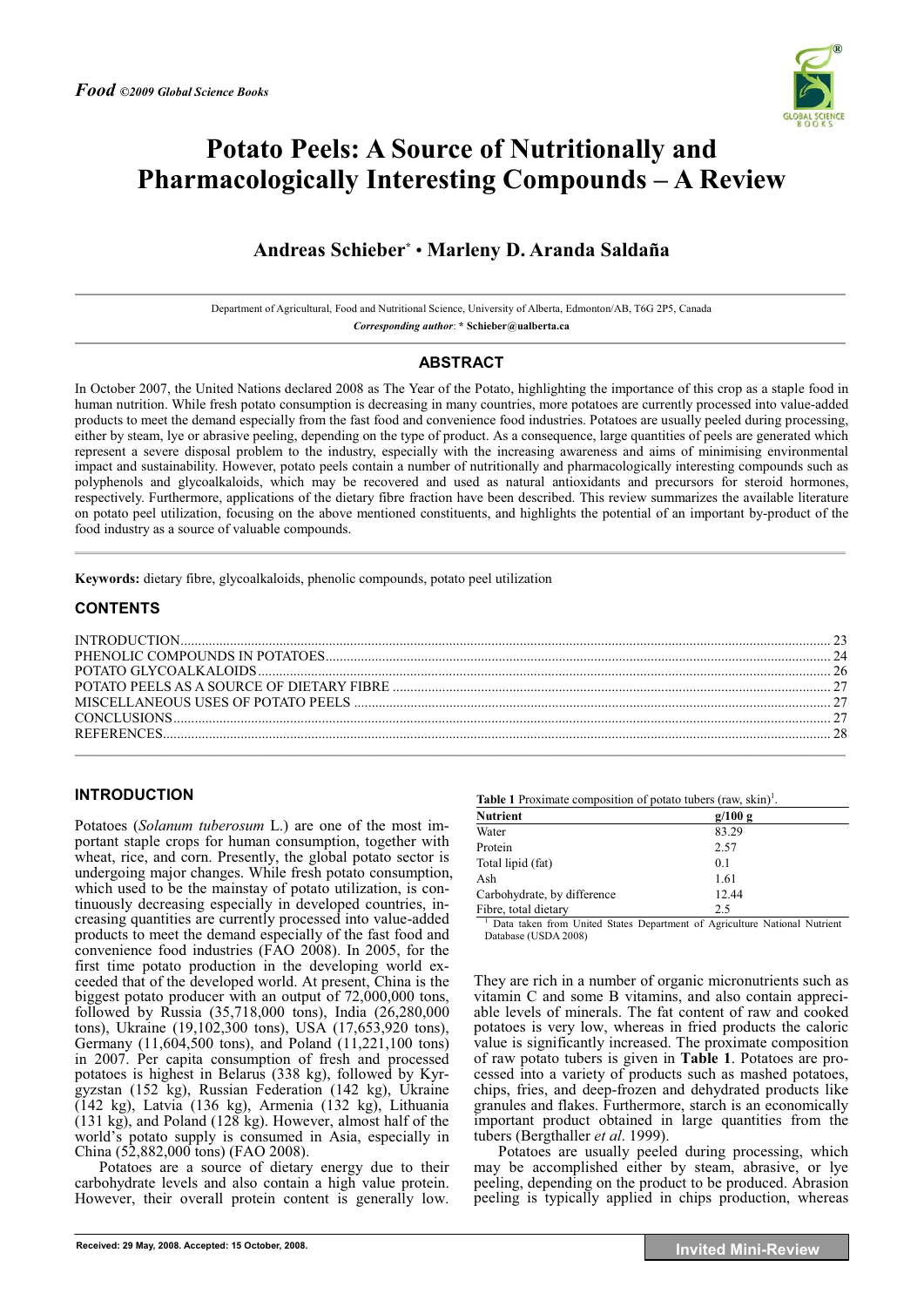steam peeling is used for frozen and dehydrated potato products. The use of lye necessitates a neutralization step after peeling, which creates large amounts of salt as a secondary disposal issue. As a consequence of growing production figures of processed potato products, considerable quantities of waste are generated. According to Charmley *et al.* (2006), who estimated that approximately 40 to 50% of potato production is unsuitable for human consumption, the by-products can be divided into cull potatoes, which are whole potatoes not destined for human consumption, and potato processing waste derived from the manufacture of potatobased products. On one side, the peels, which are the major portion of processing waste, represent a severe disposal problem to the potato industry, especially since the wet peels are prone to rapid microbial spoilage. On the other side, potato peels contain an array of nutritionally and pharmacologically interesting components such as phenolic compounds, glycoalkaloids, and cell wall polysaccharides, which may be used as natural antioxidants, precursors of steroid hormones, and dietary fibre. In view of the growing rejection of synthetic food additives by consumers, functional ingredients obtained from natural sources may be a promising alternative. The utilization of by-products also contributes to reduced amounts of waste and thus to sustainable production (Schieber *et al*. 2001). This review summarizes the available literature on potato peel utilization, focusing on the above-mentioned constituents, and highlights the potential of an important by-product of the food industry as a source of high value compounds.

# **PHENOLIC COMPOUNDS IN POTATOES**

Phenolic compounds are an extremely heterogeneous class of secondary plant metabolites which can broadly be classified in phenolic acids ( $C_6$ - $C_1$  and  $C_6$ - $C_3$  structures) and flavonoids  $(C_6-C_3-C_6$  backbone). The latter components represent a very large subclass, with approximately 9,000 compounds identified up to 2004 (Williams and Grayer 2004). Among the flavonoids, the most widespread compounds are flavonols, flavan-3-ols, flavones, flavanones, and anthocyanins. Apart from modifications to the  $C_6-C_3-C_6$  core, the marked structural variety of the flavonoids is also due to their conjugation to sugars at different sites of the molecule, usually to one or more hydroxyl groups or, less frequently, *C*-glycosidically to an aromatic carbon atom. Additional variations may occur through acylation of the sugar moiety with organic acids. Phenolic compounds protect plants against biotic stress caused by herbivores, insects, and pathogens such as bacteria, fungi, and viruses, and also against tissue damages caused by excessive UV light and free radicals (abiotic stress) (Friedman 1997; Pourcel *et al*. 2007).

A list of phenolic compounds present in potato tubers is

#### **Table 2** Phenolic compounds in potatoes.

| Hydroxycinnamic acids                                     |
|-----------------------------------------------------------|
| 5-O-Caffeoylquinic acid (chlorogenic acid)                |
| 4-O-Caffeoylquinic acid (crypto-chlorogenic acid)         |
| 3-O-Caffeoylquinic acid (neo-chlorogenic acid)            |
| Caffeic acid                                              |
| $p$ -Coumaric acid                                        |
| Ferulic acid                                              |
| Hydroxybenzoic acids                                      |
| Gallic acid                                               |
| Protocatechuic acid                                       |
| Vanillic acid                                             |
| Salicylic acid                                            |
| Non-anthocyanin flavonoids                                |
| Catechin                                                  |
| Epicatechin                                               |
| Eriodyctiol                                               |
| Naringenin                                                |
| Kaempferol glycosides                                     |
| Quercetin glycosides                                      |
| Anthocyanins                                              |
| Petunidin glycosides                                      |
| Malvidin glycosides                                       |
| Pelargonidin glycosides                                   |
| Peonidin glycosides                                       |
| <b>Dihydrocaffeoyl polyamines</b>                         |
| $N^1, N^{12}$ -Bis(dihydrocaffeoyl)spermine (kukoamine A) |
| $N^1, N^8$ -Bis(dihydrocaffeoyl)spermidine                |
| $N^1, N^4, N^{12}$ -Tris(dihydrocaffeoyl)spermine         |
| $N^1, N^4, N^8$ -Tris(dihydrocaffeoyl)spermidine          |

shown in **Table 2**. The hydroxycinnamate derivative 5-*O*- caffeoylquinic acid, or chlorogenic acid, is by far the most abundant phenolic component and may constitute up to 90% of the total phenolics (Friedman 1997; Im *et al*. 2008). Isomers of this compound, i.e. *neo*-chlorogenic acid (3-caffeoylquinic acid) and *crypto*-chlorogenic acid (4-caffeoylquinic acid) are usually present in lower quantities (Griffiths and Bain 1997). Chlorogenic acid is assumed to be involved in blackspot formation of potato tubers after subcellular decompartmentalization (Stevens and Davelaar 1996), but the content of free tyrosine appears to be the predominant determinant for biochemical blackspot synthesis (Stevens and Davelaar 1997). Apart from chlorogenic acid and its isomers, caffeic, *p*-coumaric and ferulic acids as well as various benzoic acid derivatives such as gallic, protocatechuic, vanillic, and salicylic acids have also been found, however, usually in lower amounts (Onyeneho and Hettiarachchy 1993; Rodriguez de Sotillo *et al*. 1994a; Lewis *et al*. 1998a; Mattila and Hellström 2007). The structures of



**Fig. 1 Structures of hydroxycinnamic acids (A-D) and hydroxybenzoic acids (E-H) found in potato peels.** A) chlorogenic acid (5-*O*-caffeoylquinic acid), B) caffeic acid, C) *p*-coumaric acid, D) ferulic acid, E) protocatechuic acid, F) gallic acid, G) salicylic acid, H) vanillic acid.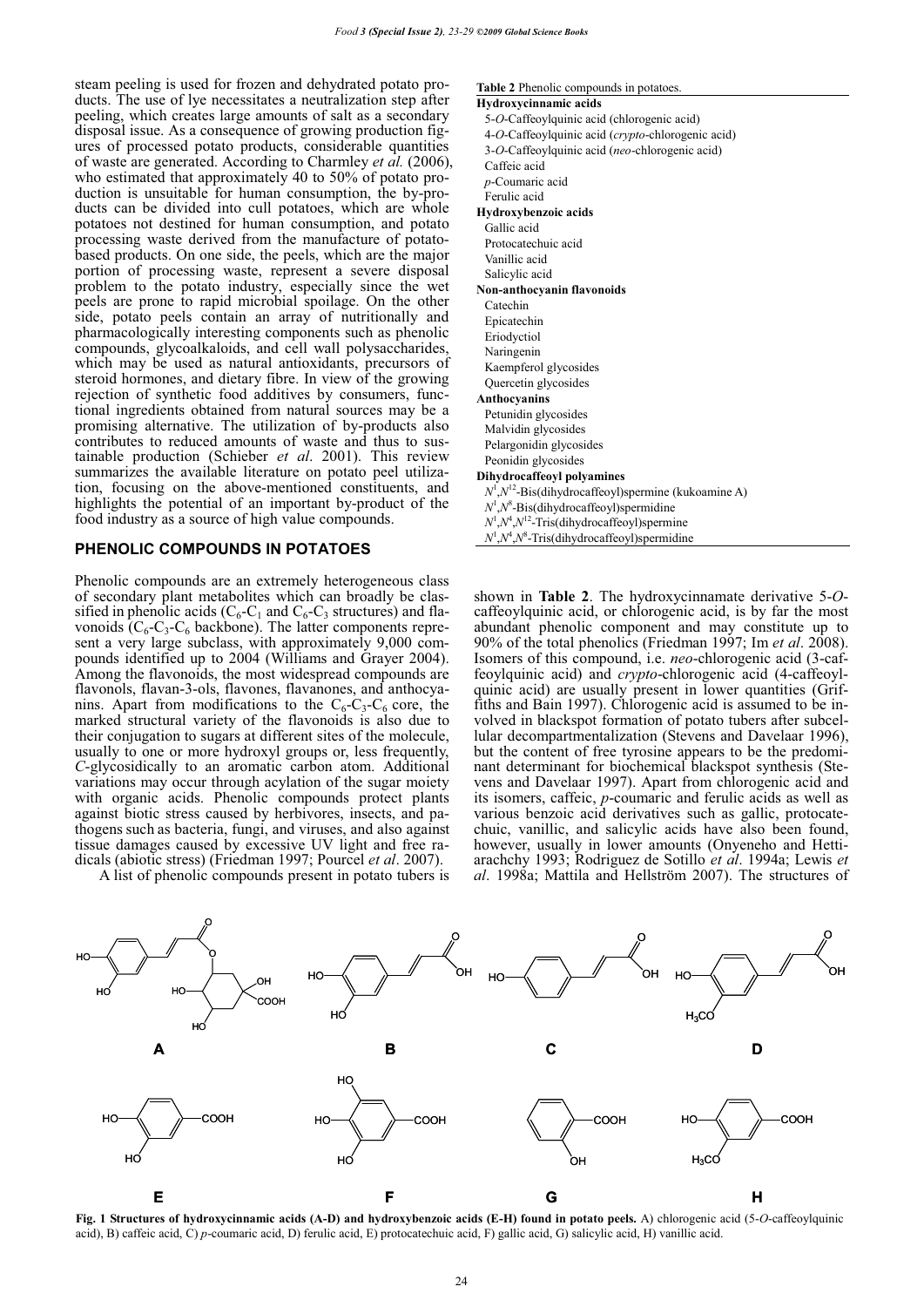these phenolic acids are shown in **Fig. 1**. The dihydrocaffeoyl polyamines, kukoamine and related compounds, have been detected in potato tubers during metabolite profiling (Parr *et al*. 2005). It should also be noted that in potato peels phenolic acids are not only present in their free form but occur also in bound form, as recently shown for ferulic acid (Nara *et al*. 2006).

Studies on non-anthocyanin flavonoids in potato tubers are scarce compared to investigations on phenolic acids (e.g. Harnly *et al.* 2006). In skin extracts of coloured potato cultivars, Lewis *et al*. (1998a) found catechin, epicatechin, eriodictyol, kaempferol 3-rutinoside and naringenin at levels between 10 and 150 μg per g fresh weight, and lower concentrations of quercetin glycosides. In a subsequent study on wild *Solanum* species the same authors reported that in the skin and flesh the major flavonoids were catechin, epicatechin, eriodictyol and naringin (Lewis *et al*. 1998b).

The increased interest in coloured potato cultivars is mainly due to their color appeal, taste and "mashability" and their potential use in salads and novelty crisps. It has entailed investigations into the chemical structure of these pigments, especially since their color is retained after cooking and frying (Rodriguez-Saona *et al*. 1998). Andersen *et al*. (1991) elucidated the detailed structure of petanin, an acylated anthocyanin isolated from potatoes, by means of nuclear magnetic resonance spectroscopy as petunidin 3-  $O$ -[6- $O$ -(4- $O$ -*E*- $p$ -coumaroyl- $\alpha$ -L-rhamnopyranosyl)- $\beta$ -Dglucopyranoside $\hat{ }$ -5-*O*- $\beta$ -D-glucopyranoside.

In tubers of coloured cultivars of *Solanum tuberosum*  grown in New Zealand, Lewis *et al*. (1998a) found petunidin, malvidin, pelargonidin, and peonidin glycosides acylated with *p*-coumaric acid. Cold storage of the tubers over 5 months led to a significant increase in anthocyanin concentrations (Lewis *et al*. 1999). In red-fleshed potato cultivars (*Solanum tuberosum* and *Solanum stenotomum*), Rodriguez-Saona *et al.* (1998) detected pelargonidin glycosides acylated with *p*-coumaric or ferulic acids. The acylation of the saccharide moiety with hydroxycinnamtes is considered the main reason for the increased stability of these anthocyanins compared to non-acylated pigments. Acylated anthocyanins from natural sources such as black carrots (*Daucus carota* ssp. *sativus* var. *atrorubens* Alef) are increasingly used as ingredients in various foodstuffs like smoothies and functional drinks to improve the visual appearance of these products. For a review of the history and perspectives of black carrots we refer to a recent review published by Kammerer *et al*. (2005). In the case of potato extracts, the recovery of anthocyanins may pose a problem since toxic glycoalkaloids might be concentrated during processing. A procedure for the separation of glycoalkaloids from he pigments using alkaline precipitation was described by Rodriguez-Saona *et al.* (1999) and later patented (Wrolstad and Rodriguez-Saona 2001), which however caused substantial loss of the anthocyanins (**Fig. 2**).

Polyphenols, together with carotenoids and vitamin C, significantly contribute to the antioxidant capacity of potatoes (Brown 2005). The presence of phenolic compounds in potato peels and the abundant availability of the latter have stimulated numerous investigations into the antioxidant activities of extracts obtained from potato waste and their potential applications. Selected studies on polyphenol extraction, also for analytical purposes, solvents used and compounds determined are summarized in **Table 3**. Onyeneho and Hettiarachchy (1993) characterized fatty acids and phenolic acids from potato peels and showed that 95% ethanolic extracts of red-skinned cultivars had antioxidative activities similar to butylated hydroxyanisole (BHA)-butylated hydroxytoluene (BHT)-corn oil mixtures (2:2:6) in the carotene bleaching and linoleic acid oxidation assays. Chlorogenic, caffeic and protocatechuic acids were the phenolic compounds that contributed most to the antioxidant activity, which may be explained by the *o*-dihydroxy structure that is common to all three components. Freeze-dried aqueous extracts from potato peel waste containing chlorogenic, gallic, protocatechuic and caffeic acids proved to be stable during 15 days of storage and were as effective as butylated hydroxyanisole in inhibiting lipid oxidation of sunflower oil (Rodriguez de Sotillo *et al*. 1994b).

Furthermore, aqueous extracts also showed free radical scavenging activities in various *in vitro* assays (Singh and Rajini 2004). Mansour and Khalil (2000) found that 90% ethanolic extracts of potato peels exhibited antioxidative activity in model systems (B-carotene/linoleic acid emulsions) and ground beef patties. However, potato peel extracts were inferior to fenugreek and ginger rhizome extracts in inhibiting lipid oxidation and color changes during cold storage of the patties. Zia-ur-Rehman *et al*. (2004) extracted washed and dried potato peels with various organic solvents such as ethanol, methanol, hexane, petroleum ether, and diethyl ether. Maximum extract yields of approximately 21% were obtained for the petroleum ether extract, which was used for stability tests with refined soybean oil. The antioxidant activity of the extract was attributed to the presence of phenolic acids, based on a previous study by Onyeneho and Hettiarachchy (1993). However, as Zia-ur-Rehman *et al*. (2004) did not characterize the composition of the extract and phenolic acids are poorly soluble in petroleum ether, these studies should be reproduced to unambiguously establish the nature of the petroleum ether-soluble antioxidant agents present in potato peels. Ethanolic extracts of potato peels showed excellent antioxidant activities when added at concentrations of 0.04% to minced lamb meat which was subsequently irradiated at 2.5 and 5 kGy (Kanatt *et al*. 2005). Steamed potato peels added to degermed corn meal which was subsequently processed in a twin-screw extruder significantly darkened the extrudates in comparison to the control group (Camire *et al*. 2005). The authors suggested that consumer research be conducted to determine whether these color differences are acceptable. Oatmeal cookies containing extruded potato peels had lower peroxide values compared to the control (Arora and Camire 1994).

| Table 3 Selected studies on the extraction of phenolic compounds from potatoes. |  |
|---------------------------------------------------------------------------------|--|
|---------------------------------------------------------------------------------|--|

| Potato part   | <b>Extraction solvent(s)</b>                                                                                  | <b>Compounds determined</b>                             | Reference                         |
|---------------|---------------------------------------------------------------------------------------------------------------|---------------------------------------------------------|-----------------------------------|
| Tubers        | Acetic acid $(15%)$                                                                                           | Anthocyanins, flavonoids, phenolic acids                | Lewis et al. 1998, 1999           |
| Tubers        | Acetone                                                                                                       | Anthocyanins                                            | Rodriguez Saona et al. 1998       |
| Tubers        | Methanol/0.1% HCl                                                                                             | Anthocyanins                                            | Andersen et al. 1991              |
| Tubers        | Methanol/2 mM trifluoroacetic acid                                                                            | Dihydrocaffeoyl polyamines                              | Parr <i>et al.</i> 2005           |
| Tubers, peels | Methanol/10% acetic acid $(85:15)$ , 2 g/L BHA                                                                | Phenolic acids                                          | Mattila and Hellström 2007        |
| Peels         | Methanol (4 $\degree$ C); water (25 $\degree$ C; 100 $\degree$ C reflux)                                      | Phenolic acids                                          | Rodriguez de Sotillo et al. 1994a |
| Peels         | Ethanol $(90\%)$                                                                                              | Not specified                                           | Mansour and Khalil 2000           |
| Peels         | Ethanol                                                                                                       | Phenolic acids                                          | Kanatt et al. 2005                |
| Peels         | Water                                                                                                         | Not specified                                           | Singh and Rajini 2004             |
| Peels         | Methanol/acetone/water (60:30:10)/0.1% HCl                                                                    | Total polyphenols, total flavonoids, total<br>flavanols | Makris et al. 2007                |
| Peels         | Ethanol $(95\%)$                                                                                              | Phenolic acids                                          | Onyeneho and Hettiarachchy 1993   |
| Peels         | Water                                                                                                         | Phenolic acids                                          | Rodriguez de Sotillo et al. 1998  |
| Various parts | Ethanol (80%) for flowers, leaves, stems; ethanol<br>$(80\%)$ under reflux $(80\degree C)$ for peels and pulp | Phenolic acids                                          | Im et al. 2008                    |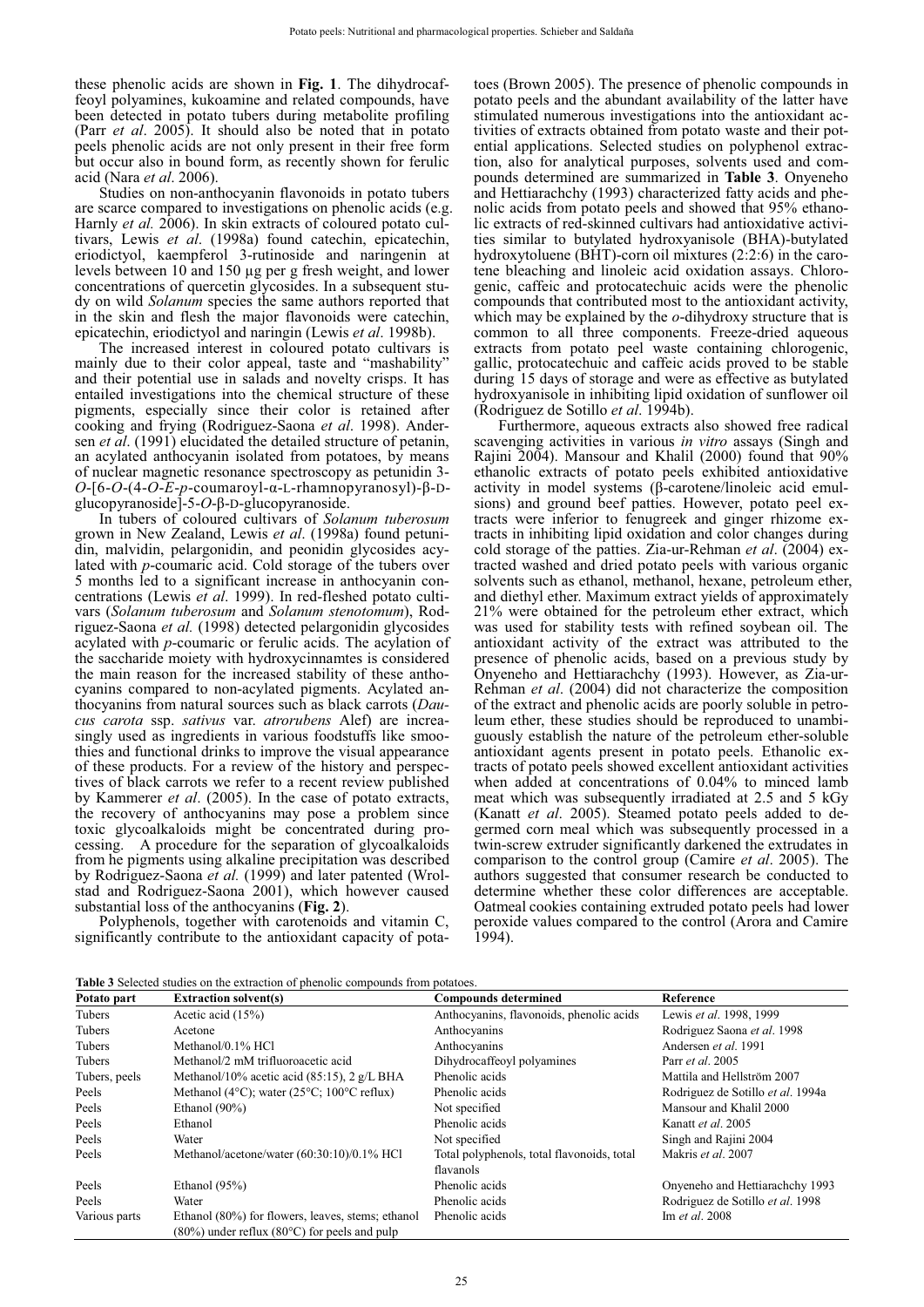In a very recent investigation, potato peels were shown to have low levels of total polyphenols and consequently lower antioxidant activities as opposed to other by-products such as grape seeds and olive tree leaves (Makris *et al.* 2007). The authors found  $977 \pm 96$  mg gallic acid equivalents (GAE) per 100 g and 702  $\pm$  18 mg catechin equivalents (CTE) per 100 g on a dry weight basis in potato peels. In contrast, red and white grape seeds contained over 10,000 mg GAE and CTE per 100 g. It needs to be emphasized that the quantification was based on spectrophotometric tests, which are known to be very unspecific, tend to overestimate the 'real' contents, and do not allow any conclusions as to the profile of phenolic compounds. Furthermore, a comparison of potato peels with other by-products in terms of their general polyphenol contents is also difficult because the quantities present differ with the raw material used and the technological steps employed during processing. In red-fleshed and purple-fleshed potatoes, a high positive correlation between the antioxidant capacity and total phenolics and anthocyanin contents was found (Reyes *et al.* 2005).

Potato peels are a source of phenolic antioxidants and have also been demonstrated to significantly reduce plasma glucose levels in streptozotocin-induced diabetic rats and to ameliorate antioxidative stress (Singh *et al*. 2005a, 2005b). Freeze-dried aqueous potato peel extracts containing chlorogenic, caffeic, gallic and protocatechuic acids were investigated for their mutagenic and antimicrobial activities. While the extract was found not to be mutagenic in the *S. typhimurium – E. coli* microsome assay, antibacterial activity was observed only at high dosages  $(10<sup>5</sup> \mu g/mL$  extract) against *E. coli*, *B. cereus*, and *S. typhimurium* (Rodriguez de Sotillo *et al*. 1998).

### **POTATO GLYCOALKALOIDS**

Glycoalkaloids are plant secondary metabolites that are toxic to microorganisms, viruses, insects, animals, and also humans. The major glycoalkaloids present in potatoes are  $\alpha$ chaconine and  $\alpha$ -solanine, which share the same aglycone, solanidine (**Fig. 3**). Structurally, these compounds differ in the saccharide moiety in that  $\alpha$ -solanine contains the trisaccharide solatriose, whereas in  $\alpha$ -chaconine the aglycone is attached to chacotriose. Stepwise removal of a sugar moiety from the trisaccharides leads to the formation of  $\beta$ and  $\gamma$ -glycoalkaloids and finally to solanidine, which display a lower toxicity compared to the parent compounds (Rayburn *et al*. 1994). The glycoalkaloid content of potato tubers can vary considerably and is influenced post-harvest by factors such as exposure to light, irradiation, mechanical injury, and conditions of storage. Total levels of solanine and chaconine between 6.4 and 3,526 μg/g in potato flesh, peel and whole potatoes have been reported. Other glycoal $kaloids, \alpha$ -tomatine and dehydrotomatine, are found also in tomatoes. In immature green tomatoes, tomatine may be present in quantities of up to 500 mg/kg. During ripening it is degraded to levels of approximately 5 mg/kg fresh weight (Friedman 2004). In the past decade excellent reviews on various aspects of potato alkaloids have been published, focusing in particular on their chemistry, analysis, safety, and their role in plant physiology (Friedman and McDonald 1997; Friedman 2004, 2006). Therefore, within this review



| Aglycone     | $\mathbf{R}_1$   | $\mathbf{R}_2$   |  |
|--------------|------------------|------------------|--|
| Pelargonidin | Н                | Н                |  |
| Cyanidin     | OН               | Н                |  |
| Delphinidin  | OН               | OН               |  |
| Peonidin     | OCH <sub>3</sub> | Н                |  |
| Petunidin    | OCH <sub>3</sub> | OН               |  |
| Malvidin     | OCH <sub>3</sub> | OCH <sub>3</sub> |  |

**Fig. 2 Structures of anthocyanidins commonly found in foods.**



**Fig. 3 Structure of solanidine.**

only selected aspects will be addressed as outlined below. A selection of studies on the extraction of glycoalkaloids is given in **Table 4**.

Solanidine, the aglycone of the potato glycoalkaloids, is a hexacyclic tertiary amine, which can be released from the glycosylated parent compounds after either enzymatic or acid-catalyzed hydrolysis. Because of its steroid structure (rings A-D), solanidine represents an interesting educt for conversion to an intermediate for the synthesis of steroid hormones. The genus *Dioscorea*, also known as "yam", which includes more than 600 species widely distributed in the tropical and subtropical regions of Asia, Africa, and America, contains steroid saponins and also sapogenins such as diosgenin. Diosgenin is the starting material for the synthesis of numerous steroids and related products which are marketed as anti-inflammatory, androgenic, estrogenic, and contraceptive drugs (Sautour *et al*. 2007). However, because the supply chain of diosgenin has often been impaired by various factors, the search for alternatives has been a logical consequence of this lacking sustainability. In this context, waste streams from potato starch production, in particular the protein ("protamylasse") fraction containing also the glycoalkaloids (Wojnowska *et al.* 1981), have attracted intense interest. Vronen *et al*. (2004) described a reaction protocol comprising 9 steps to convert solanidine to dehydropregnenolone acetate with a 30% yield. Wijbenga *et al.* (1999) patented processes for the microbial and

**Table 4** Selected studies on the extraction of glycoalkaloids from potatoes.

| Tuble 1 Delected biddies on the extraction of Effecamatorias from potatoes. |                                                                                                         |                                         |                              |
|-----------------------------------------------------------------------------|---------------------------------------------------------------------------------------------------------|-----------------------------------------|------------------------------|
| Potato part                                                                 | <b>Extraction solvent(s)</b>                                                                            | <b>Compounds determined</b>             | Reference                    |
| Tubers                                                                      | 1 L water, 20 mL acetic acid, 5 g sodium bisulphite                                                     | $\alpha$ -solanine, $\alpha$ -chaconine | Machado et al. 2007          |
| Tubers                                                                      | 4 g of 1-heptane sulfonic acid sodium salt in 1 L of distilled<br>water containing 10 mL of acetic acid | $\alpha$ -solanine, $\alpha$ -chaconine | Abreu et al. 2007            |
| Tubers                                                                      | 0.02 M sodium 1-heptanate-sulfonate in 0.17 M acetic acid                                               | total glycoalkaloids                    | Tömösközi-Farkas et al. 2006 |
| Tubers                                                                      | 5% acetic acid                                                                                          | $\alpha$ -solanine, $\alpha$ -chaconine | Sotelo and Serrano 2000      |
| Peels                                                                       | 5% acetic acid                                                                                          | $\alpha$ -solanine, $\alpha$ -chaconine | Friedman et al. 2003         |
| Peels                                                                       | 5% acetic acid                                                                                          | $\alpha$ -solanine, $\alpha$ -chaconine | Soule et al. 1997            |
| Tubers, peels                                                               | Water/acetic acid/sodium bisulphite $(95:5:0.5)$ (v/v/w)                                                | $\alpha$ -solanine, $\alpha$ -chaconine | Eltayeb et al. 2003/4        |
| Tubers, peels, sprout                                                       | Tetrahydrofuran/water/acetonitrile (50:30:20)                                                           | $\alpha$ -solanine, $\alpha$ -chaconine | Bushway et al. 1979          |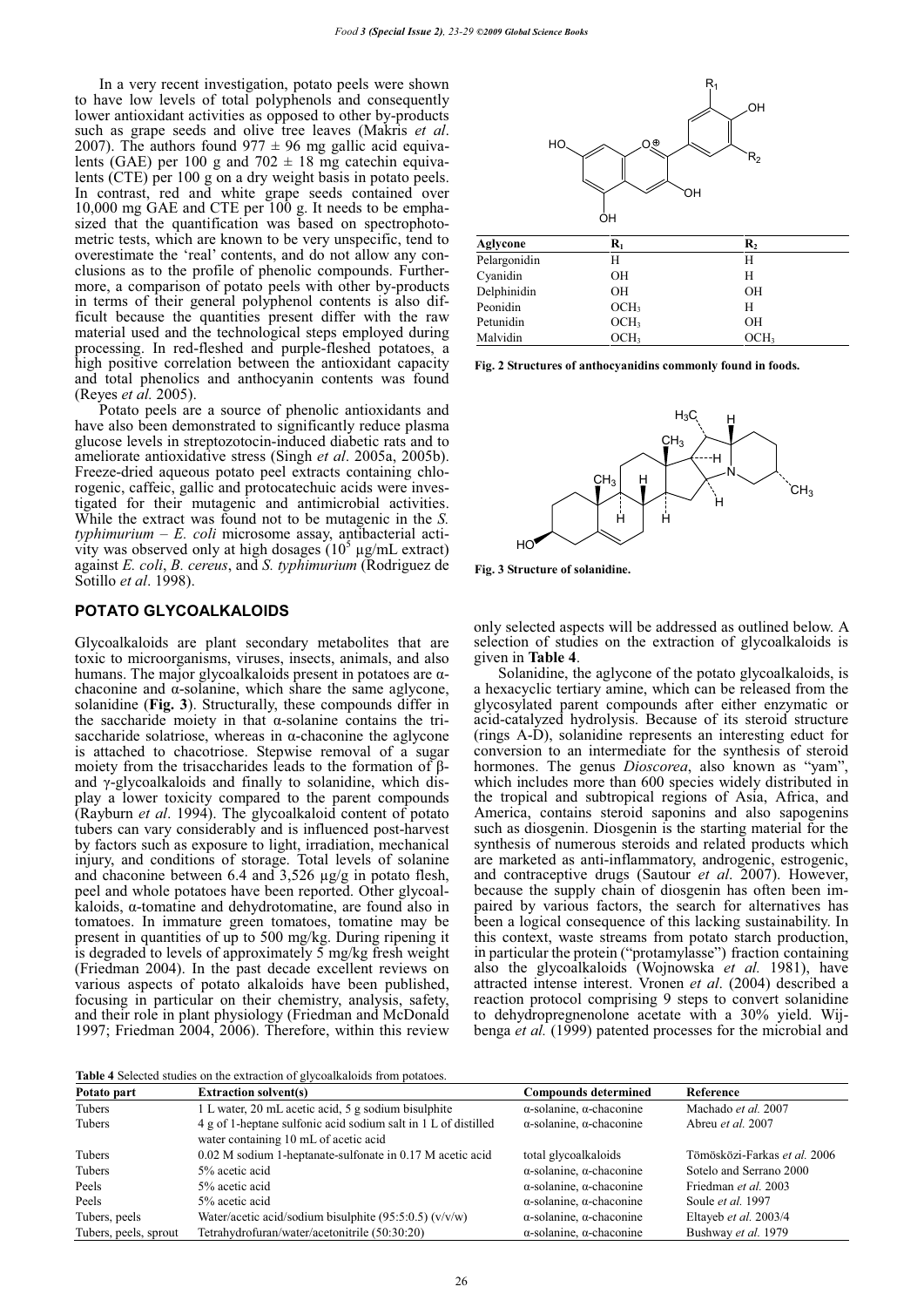enzymatic conversion of solanaceous steroid glycoalkaloids to their aglycones and metabolites, aiming at detoxification and production of raw materials for hormone synthesis. Although the protamylasse fraction appears to be a good source of glycoalkaloids according to Friedman and McDonald (1997), the potential of potato peels for the recovery of  $\alpha$ -chaconine and  $\alpha$ -solanine should also be elucidated, especially since these compounds are predominantly located within the first millimetre from the outside of the tuber (Friedman 2006).

Apart from being promising intermediates in steroid drug synthesis, and beyond their undisputed detrimental effects, glycoalkaloids and their aglycones may also have beneficial properties, such as antiallergic, antipyretic, antiinflammatory, hyperglycemic effects, and antibiotic activities against pathogenic bacteria, viruses, protozoa, and fungi (Friedman 2006). Furthermore, potato glycoalkaloids showed anticarcinogenic effects against a series of human cancer cells *in vitro* (Friedman *et al.* 2005). The effects were concentration dependent in the range of 0.1-10 μg/mL. Besides the potential pharmacological applications,  $\alpha$ -solanine and  $\alpha$ -chaconine have been shown to act synergistically in inhibiting snail feeding and might therefore be considered also for pest control (Smith *et al.* 2001).

From the above mentioned studies it becomes evident that with glycoalkaloids, in addition to phenolic compounds, potato peels contain another fraction of components which are interesting from various points of views. Investigations on the recovery of potato glycoalkaloids should include the development of economically feasible and environmentally friendly extraction and purification protocols. In a best case scenario, they should also allow other valuable components such as phenolic acids to be recovered from potato by-products. The nature of the peel waste largely depends on the type of peeling that has been applied. According to Charmley *et al.* (2006), the waste originating from steam peeling is a sticky product with the consistency of peanut butter. It can be expected that peels from abrasive peeling are a more suitable by-product to be used as a source of glycoalkaloids and phenolic compounds, respectively. In any case, extraction protocols need to be carefully adapted to the sample matrix in order to allow for high yields.

# **POTATO PEELS AS A SOURCE OF DIETARY FIBRE**

The main portion of potato peels consists of alcohol-insoluble matter (Mahmood *et al.* 1998), with a dietary fibre content of approximately 40% (Camire and Flint 1991). The starch content of potato peels depends on the peeling process: while steam peels contained approximately 28% starch, abrasion peels had about twice as much starch (51%), since more potato flesh is removed during the abrasion process (Camire *et al.* 1997). Initial studies on the introduction of potato peels to bread date back to the 1970s and 1980s when concerns about low levels of dietary fibre in the American diet and related health risks emerged. The addition of peels obtained from various processes (abrasion, steam, caustic, and manual peeling) to wheat flours at levels of 5, 10 and 15% resulted in breads of acceptable sensory quality (Toma *et al.* 1979), but sensory evaluation of the products made with peels from caustic peeling revealed a musty aroma (Orr *et al.* 1982). Apart from the off-flavour described it is also questionable whether consumers would accept a product that contains lye peeled potato waste.

Later, comprehensive studies were conducted by Camire's group in the 1990 on the effects of extrusion cooking, a high-temperature short-time process that heats food under pressure, on the technological and functional properties of potato peels. Camire and Flint (1991) reported that extrusion of abrasion potato peels reduced the hydration capacity and increased non-starch polysaccharides. When potato peels originating from steam peeling were extruded at barrel temperatures of 104 and 143°C and various feed moistures, the application of high-temperature processing resulted in darker extrudates, probably caused by enzymatic and non-enzymatic browning reactions. Color was the parameter that was affected most by the extrusion process, as indicated by lower Hunter L values (Arora *et al.*  1993). Extruded peels bound more deoxycholic, cholic, and glycocholic acids that did non-extruded peels, but no effects of extrusion of potato peels on binding of taurocholic acid was observed (Camire *et al.* 1993). Unextruded steam peels were more efficient in binding benzo[a]pyrene than peels extruded at a barrel temperature of 110°C and feed moisture of 30%, and abrasion peels bound less of the carcinogen than steam peels (Camire *et al.* 1995). Extrusion cooking reduced the starch content and increased total dietary fibre of steam peels, whereas the total dietary fibre content of peels obtained from abrasion peeling was not affected by the extrusion process. An increased level of soluble nonstarch polysaccharides was observed for both types of peels (Camire *et al*. 1997). As the starch present in potato peels increases the caloric value, which is undesirable if peels are to be used in low-caloric products, attempts have been made to remove starch from extruded and unextruded peels by enzymatic hydrolysis using  $\alpha$ -amylase and/or amyloglucosidase. Comparable glucose yields were obtained from non-extruded peels treated with both enzymes and extruded peels treated with amyloglucosidase (Camire and Camire 1994).

### **MISCELLANEOUS USES OF POTATO PEELS**

In addition to the above investigations, a number of other studies have been conducted in various fields on the utilization of potato peels. Tsao and Yang (2006) screened selected Canadian crops such as squash, pepper peel, spinach, kale, and potato for their lutein contents and also described a method for the recovery of lutein from marigold flowers by high-speed counter-current chromatography. While squash and pepper peels proved to be a good source of free lutein (between 18 and 42 mg/100 g fresh weight), the amounts found in potato peels were very low (0.4 mg/100 g fw). Thus, it appears that potato peels are not an economically important source of lutein. In a randomized study, boiled potato peels were compared to honey dressings in the treatment of burns. Although the subjective evidence of relief of pain was comparable, potato peels were inferior to honey with respect to wound healing time and antibacterial activity (Subrahmanyam 1996). Okeke and Frankenberger (2005) used potato peel waste in combination with starch as a substrate for amylolytic bacteria in the bioreduction of perchlorate  $(CIO<sub>4</sub>$ ). The rate of perchlorate reduction was dependent on the amount of potato peel, with over 90% removal being achieved in 4 days with  $2\%$  (w/v) peels.

# **CONCLUSIONS**

Potato peels as a by-product from potato processing are available in large amounts and contain a wide variety of compounds that could be used in foods and also in non-food applications. Despite the numerous attempts that have been described in this review, so far no concept has been developed that holds promise for a complete utilization of potato peels. Other sectors of the food processing industry have already implemented strategies in this respect. For example, the pectin industry has long established processes for the exploitation of apple pomace as a source of pectin, dietary fibre, natural sweeteners, and apple seed oil, which lead to an almost complete utilization of pomace originating from juice production (Schieber *et al*. 2003). Similar strategies in the potato industry would add value to potato production and diversification and at the same time reduce the enormous amounts of waste generated. As discussed in this review, potato peels not only contain phenolic compounds and high molecular cell wall components but also glycoalkaloids, which may be used as intermediates in steroid synthesis. Thus, potato peels differ greatly from other agricultural by-products because of the presence of both nutriti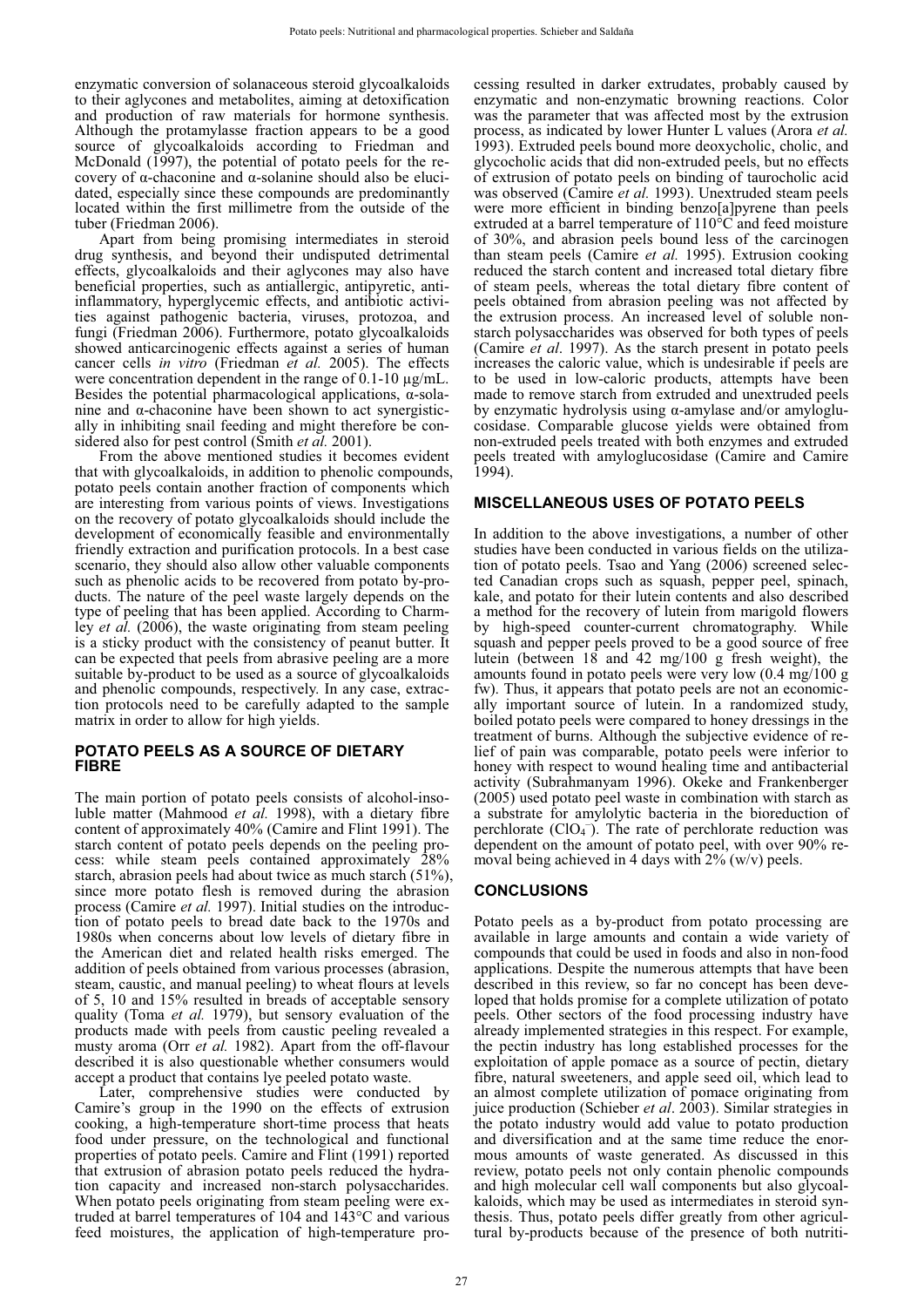onally and pharmaceutically interesting constituents. In order to be economically feasible, the above mentioned strategies, including separation and purification processes, need to be as cost-efficient as possible, and the technologies applied should be environmentally acceptable. In this context, supercritical fluid extraction using carbon dioxide may be a promising alternative to conventional techniques, since no solvent residues are left after recovery of the target compounds. The data very recently published by Saldaña *et al.*  (2007) on the solubility of hydroxycinnamates also present in potato peels are essential for the design of efficient extraction methods. Apart from technical aspects, a market needs to be identified for the components obtained from potato by-products. However, in view of the increased trend towards natural compounds in various industry sectors, the perspectives should be promising.

### **REFERENCES**

- **Abreu P, Relva A, Matthew S, Gomes Z, Morais Z** (2007) High-performance liquid chromatographic determination of glycoalkaloids in potatoes from conventional, integrated, and organic crop systems. *Food Control* **18**, 40-44
- **Andersen ØM, Opheim S, Aksnes DW, Frøystein NÅ** (1991) Structure of petanin, an acylated anthocyanin isolated from *Solanum tuberosum*, using homo- and heteronuclear two-dimensional nuclear magnetic resonance techniques. *Phytochemical Analysis* **2**, 230-236
- **Arora A, Camire ME** (1994) Performance of potato peels in muffins and cookies. *Food Research International* **27**, 15-22
- **Arora A, Zhao J, Camire ME** (1993) Extruded potato peel functional properties affected by extrusion conditions. *Journal of Food Science* **58**, 335-337
- **Bergthaller W, Witt W, Goldau H-P** (1999) Potato starch technology. *Starch/ Stärke* **51**, 235-242
- **Brown CR** (2005) Antioxidants in potato. *American Journal of Potato Research* **82**, 163-172
- **Bushway RJ, Barden ES, Bushway AW, Bushway AA** (1979) High-performance liquid chromatographic separation of potato glycoalkaloids. *Journal of Chromatography* **178**, 533-541
- **Camire ME, Camire AL** (1994) Enzymatic starch hydrolysis of extruded potato peels. *Starch/Stärke* **46**, 308-311
- **Camire ME, Flint SI** (1991) Thermal processing effects on dietary fiber composition and hydration capacity in corn meal, oat meal, and potato peels. *Cereal Chemistry* **68**, 645-647
- **Camire ME, Dougherty MP, Briggs JL** (2005) Antioxidant-rich foods retard lipid oxidation in extruded corn. *Cereal Chemistry* **82**, 666-670
- **Camire ME, Zhao J, Violette D** (1993) *In vitro* bile acid binding by extruded potato peels. *Journal of Agricultural and Food Chemistry* **41**, 2391-2394
- **Camire ME, Zhao J, Dougherty MP, Bushway RJ** (1995) *In vitro* binding of benzo[a]pyrene by extruded potato peels. *Journal of Agricultural and Food Chemistry* **43**, 970-973
- **Camire ME, Violette D, Dougherty MP, McLaughlin MA** (1997) Potato peel dietary fiber composition: effects of peeling and extrusion cooking processes. *Journal of Agricultural and Food Chemistry* **45**, 1404-1408
- **Charmley E, Nelson D, Zvomuya F** (2006) Nutrient cycling in the vegetable processing industry: utilization of potato by-products. *Canadian Journal of Soil Science* **86**, 621-629
- **Eltayeb EA, Al-Sinani SS, Khan IA** (2003/4) Determination of the glycoalkaloids  $\alpha$ -solanine and  $\alpha$ -chaconine levels in 18 varieties of potato *(Solanum tuberosum* L.) grown in Oman. *Potato Research* **46,** 57-66
- **FAO** (2008) Available online: http://www.potato2008.org
- **Friedman M** (1997) Chemistry, biochemistry, and dietary role of potato polyphenols. A review. *Journal of Agricultural and Food Chemistry* **45**, 1523- 1540
- **Friedman M** (2004) Analysis of biologically active compounds in potatoes (*Solanum tuberosum*), tomatoes (*Lycopersicon esculentum*), and jimson weed (*Datura stramonium*) seeds. *Journal of Chromatography A* **1054**, 143-155
- **Friedman M** (2006) Potato glycoalkaloids and metabolites: roles in the plant and in the diet. *Journal of Agricultural and Food Chemistry* **54**, 8655-8681
- **Friedman M, McDonald GM** (1997) Potato glycoalkaloids: chemistry, analysis, safety, and plant physiology. *Critical Reviews in Plant Science* **16**, 55- 132
- **Friedman M, Roitman JN, Kozukue N** (2003) Glycoalkaloid and calystegine contents of eight potato cultivars. *Journal of Agricultural and Food Chemistry* **51**, 2964-2973
- **Friedman M, Lee K-R, Kim H-J, Lee I-S, Kozukue N** (2005) Anticarcinogenic effects of glycoalkaloids from potatoes against human cervical, liver, lymphoma, and stomach cancer cells. *Journal of Agricultural and Food Chemistry* **53**, 6162-6169

**Griffiths DW, Bain H** (1997) Photo-induced changes in the concentrations of individual chlorogenic acid isomers in potato (*Solanum tuberosum*) tubers and their complexation with ferric ions. *Potato Research* **40**, 307-315

**Harnly JM, Doherty RF, Beecher GR, Holden JM, Haytowitz DB, Bhagwat** 

**S, Gebhardt S** (2006) Flavonoid content of U.S. fruits, vegetables, and nuts. *Journal of Agricultural and Food Chemistry* **54**, 9966-9977

- **Im HW, Suh B-S, Lee S-U, Kozukue N, Ohnisi-Kameyama M, Levin CE, Friedman M** (2008) Analysis of phenolic compounds by high-performance liquid chromatography and liquid chromatography/mass spectrometry in potato plant flowers, leaves, stems, and tubers and in home-processed potatoes. *Journal of Agricultural and Food Chemistry* **56**, 3341-3349
- **Kammerer DR, Schieber A, Carle R** (2005) Black carrots history, recent findings and perspectives. *Fruit Processing* **15**, 302-308
- **Kanatt SR, Chander R, Radhakrishna P, Sharma A** (2005) Potato peel extract – a natural antioxidant for retarding lipid peroxidation in radiation processed lamb meat. *Journal of Agricultural and Food Chemistry* **53**, 1499- 1504
- **Lewis CE, Walker JRL, Lancaster JE** (1999) Changes in anthocyanin, flavonoid and phenolic acid concentrations during development and storage of coloured potato (*Solanum tuberosum* L.) tubers. *Journal of the Science of Food and Agriculture* **79**, 311-316
- **Lewis CE, Walker JRL, Lancaster JE, Sutton KH** (1998a) Determination of anthocyanins, flavonoids and phenolic acids in potatoes. I: Coloured cultivars of *Solanum tuberosum* L. *Journal of the Science of Food and Agriculture* **77**, 45-57
- **Lewis CE, Walker JRL, Lancaster JE, Sutton KH** (1998b) Determination of anthocyanins, flavonoids and phenolic acids in potatoes. II: Wild, tuberous *Solanum* species. *Journal of the Science of Food and Agriculture* **77**, 58-63
- **Machado RMD, Toledo MCF, Garcia LC** (2007) Effect of light and temperature on the formation of glycoalkaloids in potato tubers. *Food Control* **18**, 503-508
- **Mahmood AU, Greenman J, Scragg AH** (1998) Orange and potato peel extracts: analysis and use as *Bacillus* substrates for the production of extracellular enzymes in continuous culture. *Enzyme and Microbial Technology* **22**, 130-137
- **Makris DP, Boskou G, Andrikopoulos NK** (2007) Polyphenolic content and in vitro antioxidant characteristics of wine industry and other agri-food solid waste extracts. *Journal of Food Composition and Analysis* **20**, 125-132
- **Mansour EH, Khalil AH** (2000) Evaluation of antioxidant activity of some plant extracts and their application to ground beef patties. *Food Chemistry* **69**, 135-141
- **Mattila P, Hellström J** (2007) Phenolic acids in potatoes, vegetables, and some of their products. *Journal of Food Composition and Analysis* **20**, 152-160
- **Nara K, Miyoshi T, Honma T, Koga H** (2006) Antioxidative activity of bound-form phenolics in potato peel. *Bioscience, Biotechnology and Biochemistry* **70**, 1489-1491
- **Okeke BC, Frankenberger Jr WT** (2005) Use of starch and potato peel waste for perchlorate bioreduction in water. *Science of the Total Environment* **347**, 35-45
- **Onyeneho SN, Hettiarachchy NS** (1993) Antioxidant activity, fatty acids and phenolic acids composition of potato peels. *Journal of the Science of Food and Agriculture* **62**, 345-350
- **Orr PH, Toma RB, Munson ST, D'Appolonia B** (1982) Sensory evaluation of breads containing various levels of potato peel. *American Journal of Potato Research* **59**, 605-611
- **Parr AJ, Mellon FA, Colquhoun IJ, Davies HV** (2005) Dihydrocaffeoyl polyamines (kukoamine and allies) in potato (*Solanum tuberosum*) tubers detected during metabolite profiling. *Journal of Agricultural and Food Chemistry* **53**, 5461-5466
- **Pourcel L, Routaboul J-M, Cheynier V, Lepiniec L, Debeaujon I** (2007) Flavonoid oxidation in plants: from biochemical properties to physiological functions. *Trends in Plant Science* **12**, 29-36
- **Rayburn JR, Bantle JA, Friedman M** (1994) Role of carbohydrate side chains of potato glycoalkaloids in developmental toxicity. *Journal of Agricultural and Food Chemistry* **42**, 1511-1515
- **Reyes LF, Miller Jr. JC, Cisneros-Zevallos L** (2005) Antioxidant capacity, anthocyanins and total phenolics in purple- and red-fleshed potato (*Solanum tuberosum* L.) genotypes. *American Journal of Potato Research* **82**, 271-277
- **Rodriguez de Sotillo D, Hadley M, Holm ET** (1994a) Phenolics in aqueous potato peel extract: extraction, identification and degradation. *Journal of Food Science* **59**, 649-651
- **Rodriguez de Sotillo D, Hadley M, Holm ET** (1994b) Potato peel waste: stability and antioxidant activity of a freeze-dried extract. *Journal of Food Science* **59**, 1031-1033
- **Rodriguez de Sotillo D, Hadley M, Wolf-Hall C** (1998) Potato peel extract a nonmutagenic antioxidant with potential antimicrobial activity. *Journal of Food Science* **63**, 1-4
- **Rodriguez-Saona LE, Giusti MM, Wrolstad RE** (1998) Anthocyanin pigment composition of red-fleshed potatoes. *Journal of Food Science* **63**, 458-465
- **Rodriguez-Saona LE, MM, Wrolstad RE, Pereira C** (1999) Glycoalkaloid content and anthocyanin stability to alkaline treatment of red-fleshed potato extracts. *Journal of Food Science* **64**, 445-450
- **Saldaña MDA, Tomberli B, Guigard SE, Goldman S, Gray CG, Temelli F** (2007) Determination of vapor pressure and solubility correlation of phenolic compounds in supercritical CO2. *Journal of Supercritical Fluids* **40**, 7-19
- **Sautour M, Mitaine-Offer A-C, Lacaille-Dubois M-A** (2007) The *Dioscorea*  genus: a review of bioactive steroid saponins. *Journal of Natural Medicine*